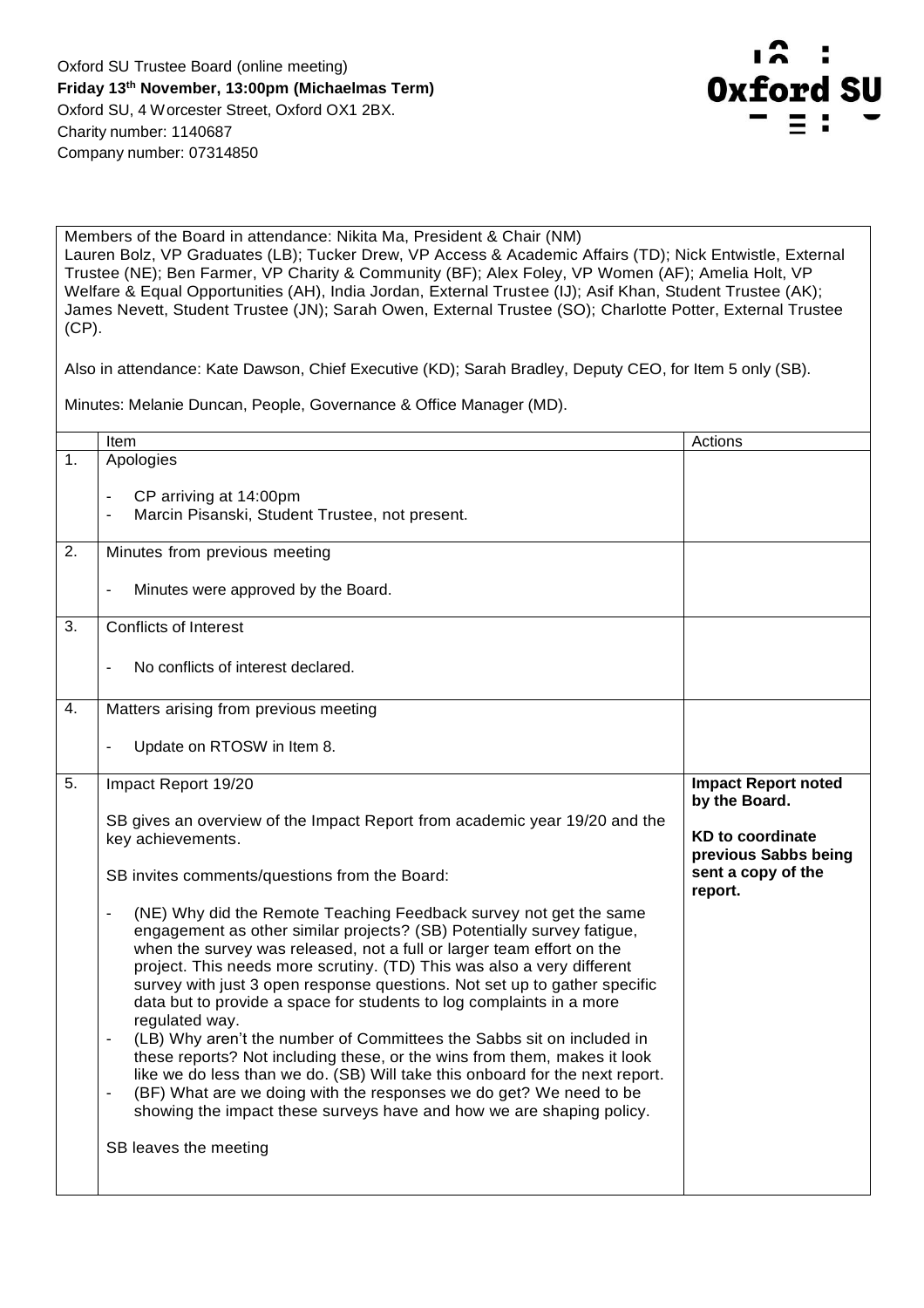Oxford SU Trustee Board (online meeting) **Friday 13th November, 13:00pm (Michaelmas Term)**  Oxford SU, 4 Worcester Street, Oxford OX1 2BX. Charity number: 1140687 Company number: 07314850



| 6. | <b>CEO Report</b>                                                                                                                                                                                                                                                                                | KD to continue to work<br>on objectives.                    |
|----|--------------------------------------------------------------------------------------------------------------------------------------------------------------------------------------------------------------------------------------------------------------------------------------------------|-------------------------------------------------------------|
|    | KD gives an overview of the report which details the progress of the CEO<br>objectives.                                                                                                                                                                                                          |                                                             |
|    | NM invites questions and comments from the Board:                                                                                                                                                                                                                                                |                                                             |
|    | (SO) Credit for how much you have moved things on since taking up post<br>in the current circumstances. You've made a great impact already.<br>(NM) Good to see managers and senior managers getting training and<br>development. This will help to retain institutional memory.                 |                                                             |
| 7. | <b>Subcommittee Reports</b>                                                                                                                                                                                                                                                                      | <b>KD to bring Freshers'</b><br><b>Report to the Hilary</b> |
|    | Update from CP for Finance & Risk Committee will be given in AOB, Item 12.                                                                                                                                                                                                                       | <b>Term Board meeting.</b>                                  |
|    | LB gives an overview of People & Culture Committee held on 29.10.2020:                                                                                                                                                                                                                           |                                                             |
|    | Sabb induction and handover discussion. Sabbs actioned to assess<br>$\overline{\phantom{a}}$<br>implications of moving the start date of the Sabb term of office.<br>Staffing updates included a conversation around the annual inflationary<br>$\qquad \qquad \blacksquare$<br>salary increase. |                                                             |
|    | People & Culture Plan & EDI Plan. Sabbs are to be more integrated in<br>$\overline{\phantom{a}}$<br>both of these. Also discussed external scrutiny of the EDI plan.<br>Approved the PDP Framework.<br>$\overline{\phantom{a}}$                                                                  |                                                             |
|    | Approved Behaviours Framework.                                                                                                                                                                                                                                                                   |                                                             |
|    | KD gives an overview of OSSL Board held on the 27.10.2020:                                                                                                                                                                                                                                       |                                                             |
|    | Discussed plans for commercial income.<br>$\overline{\phantom{a}}$<br>Our commercial approach is on track, but we need to be managing this<br>closely. We are at 47% of the full year target so far.<br>There has been a review of the OSSL partnership terms and conditions,                    |                                                             |
|    | the media pack has been updated and there is a new area of the website<br>for advertising sales.                                                                                                                                                                                                 |                                                             |
|    | Discussed our partnership with SU Networks.<br>$\blacksquare$<br>Recruiting external member of the OSSL board.<br>$\blacksquare$                                                                                                                                                                 |                                                             |
|    | Freshers' Fair Report will come to the Hilary Term Board meeting.                                                                                                                                                                                                                                |                                                             |
|    | BF gives an overview of Media Board held on the 28.10.2020:                                                                                                                                                                                                                                      |                                                             |
|    | Media is still a very new Board and there are new students involved in the<br>publications.                                                                                                                                                                                                      |                                                             |
|    | Discussed the strategic direction for the coming year, Coronavirus<br>challenges and how we can support them through this, and operational<br>procedure - complaints, budget setting etc.                                                                                                        |                                                             |
| 8. | Return to Onsite Working Update                                                                                                                                                                                                                                                                  | <b>Board approves</b><br>remaining in Phase 2               |
|    | KD gives an overview of the report focusing on the changes which have been<br>made since the report was last presented to the Board. Further changes which<br>were not included in the report:                                                                                                   | of RTOSW Plan.<br><b>KD</b> to coordinate<br>discussions on |
|    | Change in circumstances of the furlough scheme since writing this report.                                                                                                                                                                                                                        | business critical                                           |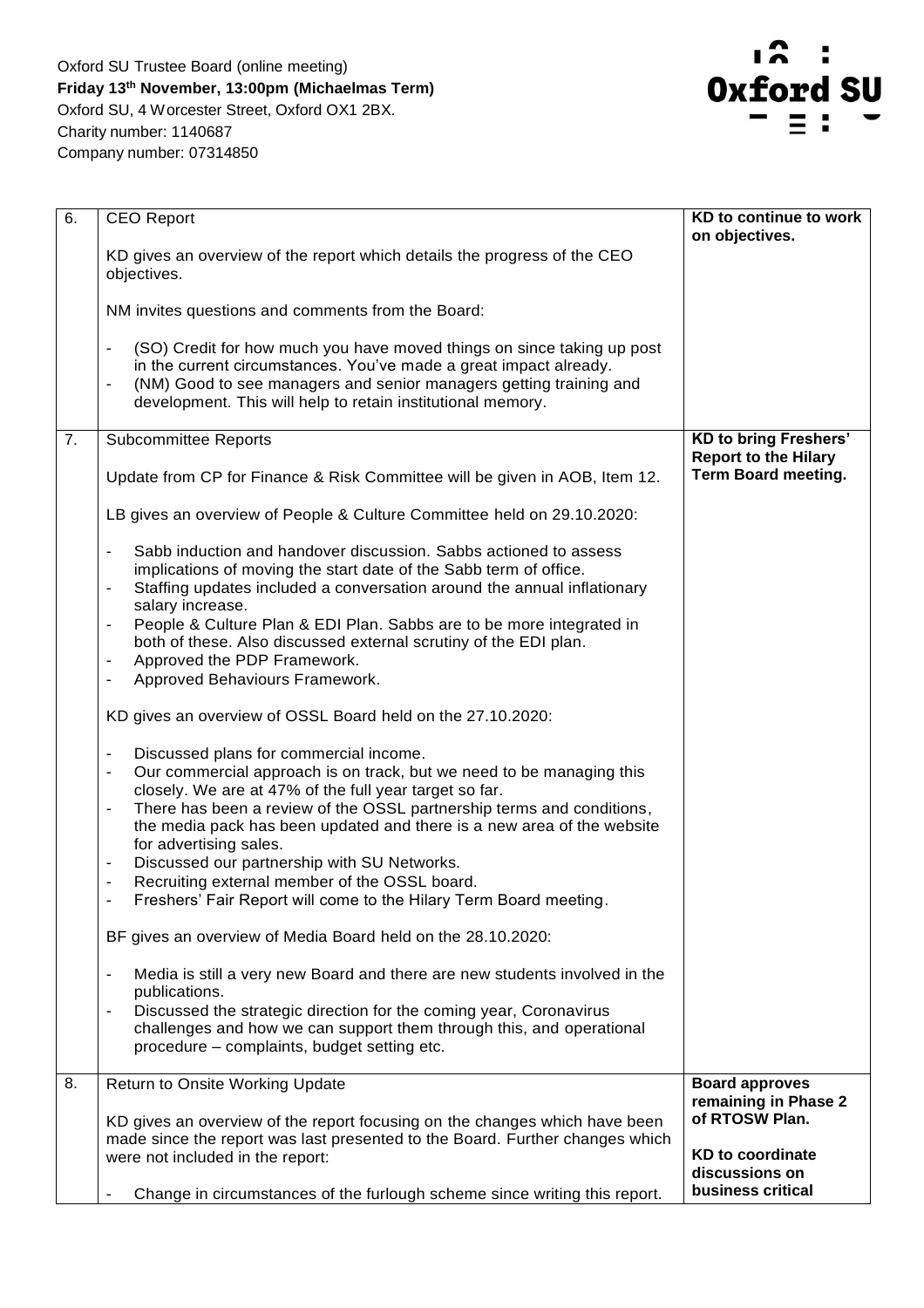Oxford SU Trustee Board (online meeting) **Friday 13th November, 13:00pm (Michaelmas Term)**  Oxford SU, 4 Worcester Street, Oxford OX1 2BX. Charity number: 1140687 Company number: 07314850



|     | We have made the decision to part-time furlough every person in the<br>organisation as part of the flexible furlough scheme. We need to future<br>proof and protect our financial position - furloughing all staff at this point<br>enables us to use the furlough scheme fully in the future. We need to be<br>financially prudent and cost effective where we can.<br>There was an incident in 4 Worcester Street where a member of staff from<br>$\overline{\phantom{a}}$<br>another department tested positive for COVID after being in the building at<br>the same time as some of our staff. We were given incorrect information at<br>the time on how to respond to this by Estates Services, but this has now<br>been rectified.<br>KD is asking the Board to approve remaining in Phase 2 of the RTOSW plan.<br>KD invites comments/questions from the Board:<br>(NM) Board to note that although we are using the flexible furlough<br>$\overline{\phantom{a}}$<br>scheme, we will be topping salaries up to 100%.<br>(NE) Risk mitigation should be done regarding activities which may or may<br>$\blacksquare$<br>not be possible based on workload and staff resource. (KD) Business<br>critical assessment meeting to discuss this is scheduled for next week.<br>(BF) Important to make clear to the team what activities will continue/take<br>place and how these have been decided. | service delivery and<br>communicate this to<br>staff. |
|-----|--------------------------------------------------------------------------------------------------------------------------------------------------------------------------------------------------------------------------------------------------------------------------------------------------------------------------------------------------------------------------------------------------------------------------------------------------------------------------------------------------------------------------------------------------------------------------------------------------------------------------------------------------------------------------------------------------------------------------------------------------------------------------------------------------------------------------------------------------------------------------------------------------------------------------------------------------------------------------------------------------------------------------------------------------------------------------------------------------------------------------------------------------------------------------------------------------------------------------------------------------------------------------------------------------------------------------------------------------------------------------------------------------------|-------------------------------------------------------|
| 9.  | Risk Management Policy & Risk Register                                                                                                                                                                                                                                                                                                                                                                                                                                                                                                                                                                                                                                                                                                                                                                                                                                                                                                                                                                                                                                                                                                                                                                                                                                                                                                                                                                 | Board approves the                                    |
|     | KD gives and overview of the Risk Management Policy.                                                                                                                                                                                                                                                                                                                                                                                                                                                                                                                                                                                                                                                                                                                                                                                                                                                                                                                                                                                                                                                                                                                                                                                                                                                                                                                                                   | <b>Risk Management</b><br>Policy.                     |
|     | The policy has been recommended for approval by Finance and Risk<br>$\overline{\phantom{a}}$                                                                                                                                                                                                                                                                                                                                                                                                                                                                                                                                                                                                                                                                                                                                                                                                                                                                                                                                                                                                                                                                                                                                                                                                                                                                                                           | Board approves the                                    |
|     | Committee. Board is being asked to approve the policy.<br>Board is being asked to approve the assessment by Finance and Risk                                                                                                                                                                                                                                                                                                                                                                                                                                                                                                                                                                                                                                                                                                                                                                                                                                                                                                                                                                                                                                                                                                                                                                                                                                                                           | risk appetite as low.                                 |
|     | Committee that our risk appetite is low.                                                                                                                                                                                                                                                                                                                                                                                                                                                                                                                                                                                                                                                                                                                                                                                                                                                                                                                                                                                                                                                                                                                                                                                                                                                                                                                                                               | <b>KD to share Risk</b>                               |
|     | This policy will be reviewed on an annual basis.<br>$\overline{\phantom{0}}$                                                                                                                                                                                                                                                                                                                                                                                                                                                                                                                                                                                                                                                                                                                                                                                                                                                                                                                                                                                                                                                                                                                                                                                                                                                                                                                           | <b>Register with SU</b><br>contacts to ensure our     |
|     | KD invites comments/questions from the Board:                                                                                                                                                                                                                                                                                                                                                                                                                                                                                                                                                                                                                                                                                                                                                                                                                                                                                                                                                                                                                                                                                                                                                                                                                                                                                                                                                          | assessment of risk is<br>in line with other           |
|     | (NE) It is worth comparing our Risk Register with that of other student<br>$\qquad \qquad \blacksquare$                                                                                                                                                                                                                                                                                                                                                                                                                                                                                                                                                                                                                                                                                                                                                                                                                                                                                                                                                                                                                                                                                                                                                                                                                                                                                                | student unions.                                       |
|     | unions to make sure our assessment of risk is correct.<br>(NM) The Risk Management Policy and Risk Register will next come to<br>$\overline{\phantom{a}}$                                                                                                                                                                                                                                                                                                                                                                                                                                                                                                                                                                                                                                                                                                                                                                                                                                                                                                                                                                                                                                                                                                                                                                                                                                              |                                                       |
|     | Board in Michaelmas Term 2021.                                                                                                                                                                                                                                                                                                                                                                                                                                                                                                                                                                                                                                                                                                                                                                                                                                                                                                                                                                                                                                                                                                                                                                                                                                                                                                                                                                         |                                                       |
|     |                                                                                                                                                                                                                                                                                                                                                                                                                                                                                                                                                                                                                                                                                                                                                                                                                                                                                                                                                                                                                                                                                                                                                                                                                                                                                                                                                                                                        |                                                       |
| 10. | Equality, Diversity & Inclusion Plan                                                                                                                                                                                                                                                                                                                                                                                                                                                                                                                                                                                                                                                                                                                                                                                                                                                                                                                                                                                                                                                                                                                                                                                                                                                                                                                                                                   | SO to share work on                                   |
|     |                                                                                                                                                                                                                                                                                                                                                                                                                                                                                                                                                                                                                                                                                                                                                                                                                                                                                                                                                                                                                                                                                                                                                                                                                                                                                                                                                                                                        | improving                                             |
|     | KD gives an introduction to the paper. This plan is a draft.                                                                                                                                                                                                                                                                                                                                                                                                                                                                                                                                                                                                                                                                                                                                                                                                                                                                                                                                                                                                                                                                                                                                                                                                                                                                                                                                           | representation on<br>Boards.                          |
|     | The steer from People & Culture Committee was that this plan needs<br>$\overline{\phantom{a}}$<br>external scrutiny. This will happen in addition to any comments from the                                                                                                                                                                                                                                                                                                                                                                                                                                                                                                                                                                                                                                                                                                                                                                                                                                                                                                                                                                                                                                                                                                                                                                                                                             | KD to link EDI plan to                                |
|     | Board.                                                                                                                                                                                                                                                                                                                                                                                                                                                                                                                                                                                                                                                                                                                                                                                                                                                                                                                                                                                                                                                                                                                                                                                                                                                                                                                                                                                                 | policy and process<br>list.                           |
|     | KD invites comments from the Board:                                                                                                                                                                                                                                                                                                                                                                                                                                                                                                                                                                                                                                                                                                                                                                                                                                                                                                                                                                                                                                                                                                                                                                                                                                                                                                                                                                    |                                                       |
|     |                                                                                                                                                                                                                                                                                                                                                                                                                                                                                                                                                                                                                                                                                                                                                                                                                                                                                                                                                                                                                                                                                                                                                                                                                                                                                                                                                                                                        | <b>KD to continue work</b><br>on the EDI plan,        |
|     | (SO) There are many points of action in this plan with a lot of overlap. Is                                                                                                                                                                                                                                                                                                                                                                                                                                                                                                                                                                                                                                                                                                                                                                                                                                                                                                                                                                                                                                                                                                                                                                                                                                                                                                                            |                                                       |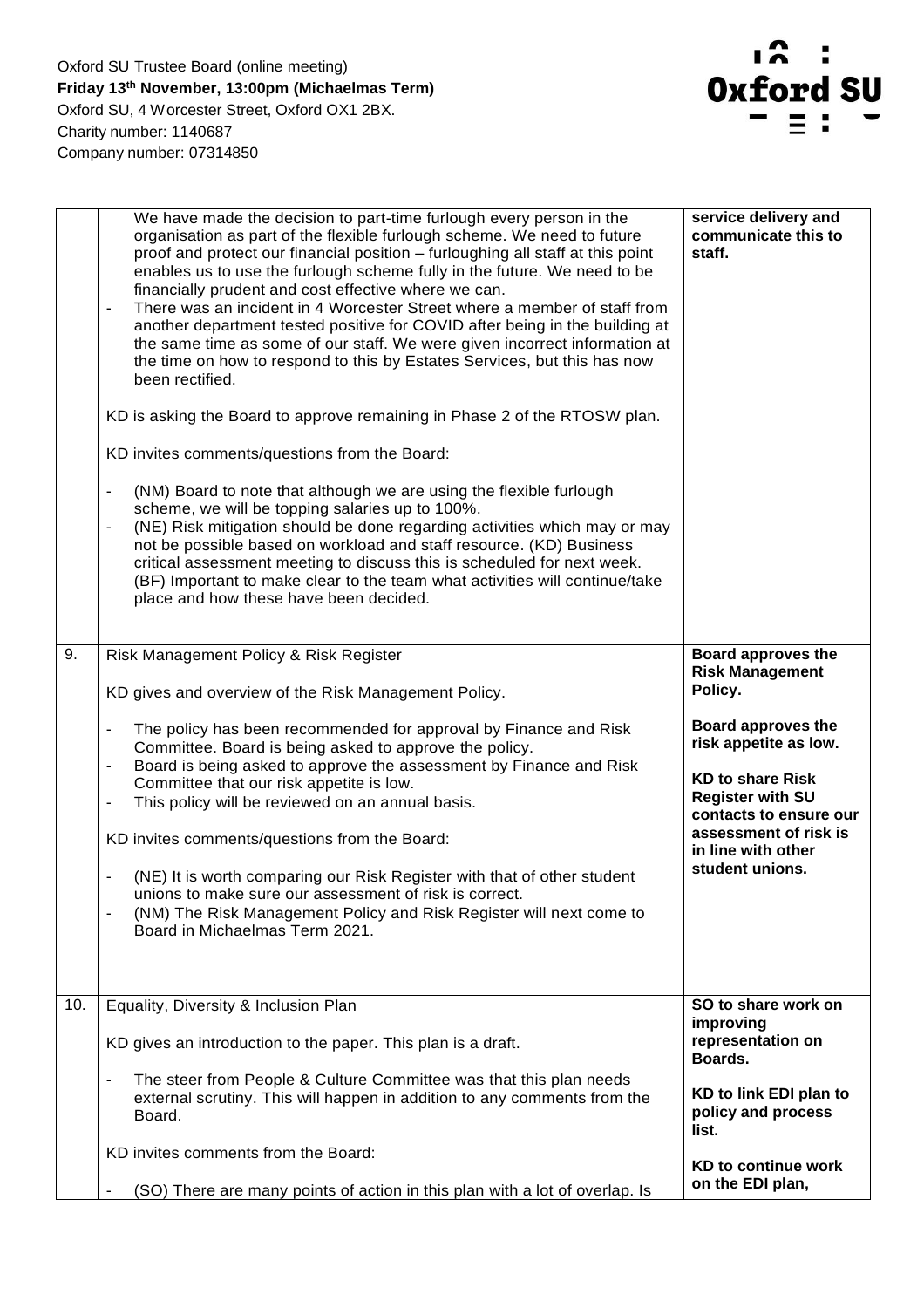

|     | there a way of synthesising this to make it a simpler set of<br>objectives/actions? (KD) The plan needs to be robust, but the format could<br>certainly be looked at.<br>(SO) Happy to share work on improving representation on Boards.<br>(NM) Would be good to link this plan to the policy and process list so these<br>can be looked at together.                                                                                                                                                                                                                                                                                                                                                                                                                                                                                                                                                                                                                                                                                                                                                                                                                                                                                                                                                                   | including organising<br>external scrutiny.                           |
|-----|--------------------------------------------------------------------------------------------------------------------------------------------------------------------------------------------------------------------------------------------------------------------------------------------------------------------------------------------------------------------------------------------------------------------------------------------------------------------------------------------------------------------------------------------------------------------------------------------------------------------------------------------------------------------------------------------------------------------------------------------------------------------------------------------------------------------------------------------------------------------------------------------------------------------------------------------------------------------------------------------------------------------------------------------------------------------------------------------------------------------------------------------------------------------------------------------------------------------------------------------------------------------------------------------------------------------------|----------------------------------------------------------------------|
| 11. | <b>Oxford SU Strategy Development</b>                                                                                                                                                                                                                                                                                                                                                                                                                                                                                                                                                                                                                                                                                                                                                                                                                                                                                                                                                                                                                                                                                                                                                                                                                                                                                    | KD to organise activity                                              |
|     | KD gives an overview of the paper and the three suggested scenarios for<br>future strategy development.                                                                                                                                                                                                                                                                                                                                                                                                                                                                                                                                                                                                                                                                                                                                                                                                                                                                                                                                                                                                                                                                                                                                                                                                                  | analysis with SLT and<br>Sabbs before the<br><b>Christmas break.</b> |
|     | KD invites to Board to discuss the scenarios and the direction the strategy<br>development should take:                                                                                                                                                                                                                                                                                                                                                                                                                                                                                                                                                                                                                                                                                                                                                                                                                                                                                                                                                                                                                                                                                                                                                                                                                  | KD to present activity<br>analysis to Board at<br>the Hilary Term    |
|     | (BF) We need strategic direction around our major projects. Steer from<br>$\blacksquare$<br>Board on our priorities would be helpful.<br>(TD) We have needed to change and adapt over the last few months and<br>$\overline{\phantom{a}}$<br>this is an exciting opportunity to do a full strategy revamp.<br>(LB) Focus strategy on what Board discussed at the away day - what can<br>$\overline{\phantom{a}}$<br>we can offer that others don't. Setting ourselves apart from the University<br>and colleges and make it clear what our role is.<br>(SO) Initial instinct is to lean toward option 1, but maybe there is a<br>$\overline{\phantom{a}}$<br>compromise position. Main direction can be based on the existing strategy<br>but work needs to be done to create clear objectives for the next year.<br>Look to do a bigger strategic review once we have clarity on what the<br>world looks like.<br>(JN) The strategic plan was set in 2017 and we are now dealing with very<br>different circumstances. It will be a risk to create a new strategic plan<br>during the pandemic, but we can incorporate learnings into it. Because of<br>this, leaning towards option 3. Opportunity for the Sabbs to contribute to<br>long term planning is limited at the moment, this would allow them to do<br>that. | meeting and will ask<br>for a decision on next<br>steps.             |
|     | (CP) The organisation is stretched; we could do a tactical review and park<br>$\overline{\phantom{a}}$<br>major strategic changes. There is an appetite for refreshing the current<br>plan as it is out of date, but this would put strain on the organisation. (KD)<br>There is a lack of clear priorities which is enhancing workload; if there was<br>some form of clear strategic direction and understanding, this would<br>support the workload of the organisation.                                                                                                                                                                                                                                                                                                                                                                                                                                                                                                                                                                                                                                                                                                                                                                                                                                               |                                                                      |
|     | (AH) Option 3. It would be a good idea in the long term to do goal setting<br>٠<br>and look at the strategy year on year. This would allow the current Sabbs<br>to have input on the strategy for the year they are in office. Appreciate the<br>comments from external trustees about workload and pressure that this<br>could put on the organisation.                                                                                                                                                                                                                                                                                                                                                                                                                                                                                                                                                                                                                                                                                                                                                                                                                                                                                                                                                                 |                                                                      |
|     | (AK) A lot of uncertainty and we will be operating in a virtual world for at<br>least the next year. The best option is option 3, this is what I would<br>support.                                                                                                                                                                                                                                                                                                                                                                                                                                                                                                                                                                                                                                                                                                                                                                                                                                                                                                                                                                                                                                                                                                                                                       |                                                                      |
|     | (NE) Leaning towards option 1. We don't want to make mission drift worse<br>$\overline{\phantom{a}}$<br>and we need to be aware of the capacity of the SU staff and focus on the<br>projects that matter. Not worth the time it will take to create a strategy for<br>the next 3 years.                                                                                                                                                                                                                                                                                                                                                                                                                                                                                                                                                                                                                                                                                                                                                                                                                                                                                                                                                                                                                                  |                                                                      |
|     | (AF) Is now the right time to create a strategy? We should accept that this<br>$\overline{\phantom{a}}$<br>year will be very reactive and instead do year on year planning. Perhaps                                                                                                                                                                                                                                                                                                                                                                                                                                                                                                                                                                                                                                                                                                                                                                                                                                                                                                                                                                                                                                                                                                                                      |                                                                      |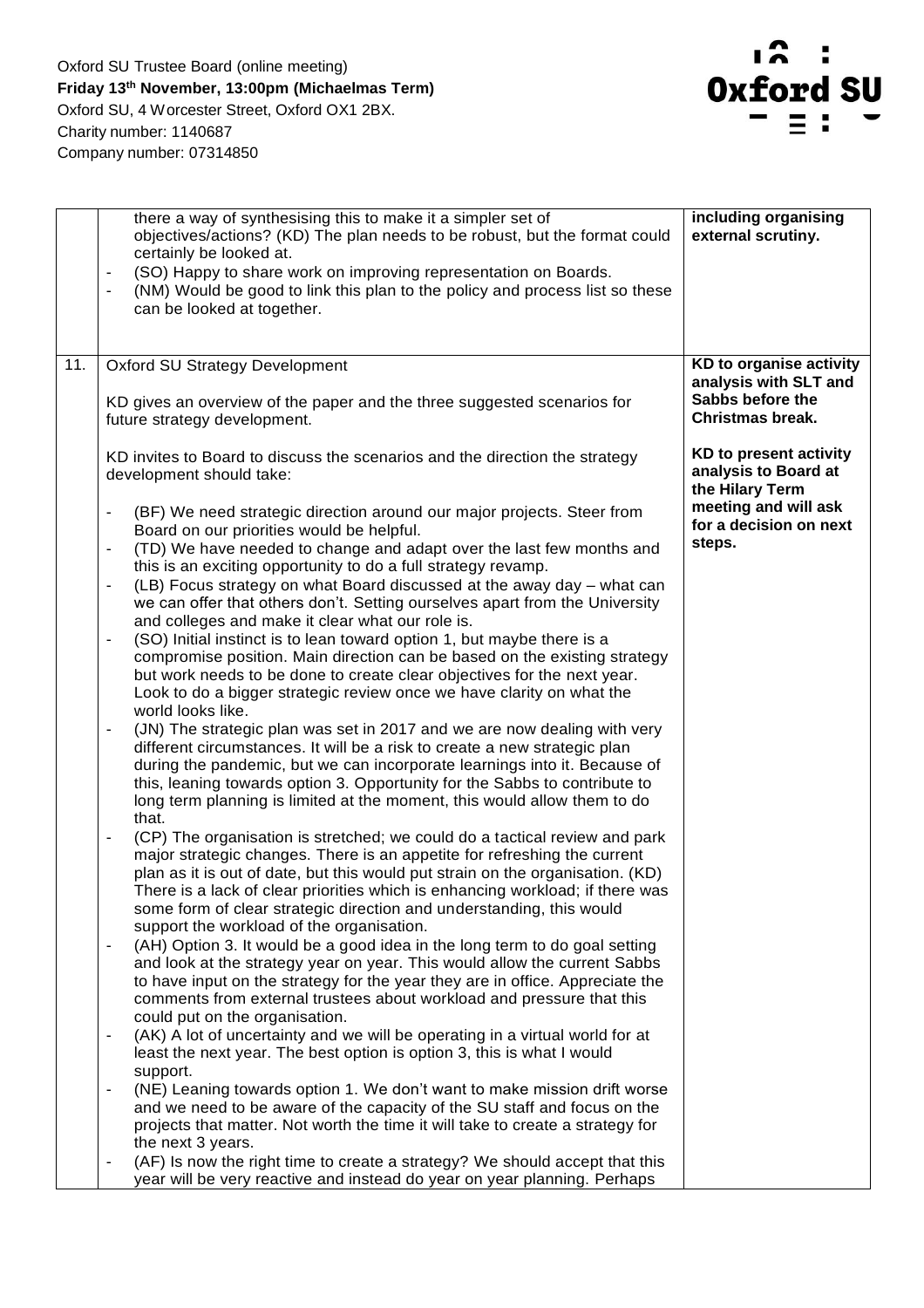Oxford SU Trustee Board (online meeting) **Friday 13th November, 13:00pm (Michaelmas Term)**  Oxford SU, 4 Worcester Street, Oxford OX1 2BX. Charity number: 1140687 Company number: 07314850



|                          | create a 'holding' strategy for this time. The University are not thinking long                                                                  |  |
|--------------------------|--------------------------------------------------------------------------------------------------------------------------------------------------|--|
|                          | term and this affects our work.                                                                                                                  |  |
| $\overline{a}$           | (BF) Could we look at a hybrid of option 1 and option 3 – redefine our                                                                           |  |
|                          | goals from the old strategy for the coming year. We also need to look at                                                                         |  |
|                          | how would we implement this - how much have we actually worked off the                                                                           |  |
|                          | current strategy? We need to make sure that this piece of work will actually                                                                     |  |
|                          | solve the problem of mission drift and highlight the key projects.                                                                               |  |
| $\overline{\phantom{a}}$ | (KD) Looking for something which clearly outlines our focus for the staff.                                                                       |  |
|                          | This would enable us to direct staff to priority projects. The current strategy                                                                  |  |
|                          | is live until 2021, so a new strategy wouldn't be launched until then.                                                                           |  |
| $\overline{\phantom{a}}$ | (NM) Sabbs don't really sit inside the strategic plan due to acting on our                                                                       |  |
|                          | manifestos.                                                                                                                                      |  |
| -                        | (IJ) I would agree with the opinion of the other External Trustees and lean                                                                      |  |
|                          | towards option 1.                                                                                                                                |  |
| $\overline{a}$           | (TD) We don't have a clear understanding of what the staff capacity is and                                                                       |  |
|                          | who would be working on this project; it is hard to say if we have capacity                                                                      |  |
|                          | without knowing this? I also have concerns over a 'stop-gap' strategy -                                                                          |  |
|                          |                                                                                                                                                  |  |
|                          | would it be relevant by the time it was implemented? If we focused more                                                                          |  |
|                          | long term, it wouldn't stop us being reactive to situations along the way.                                                                       |  |
|                          | (KD) The CEO would be main person developing the strategy along with<br>the Sabbs. Staff time would be spent gathering views/opinions of members |  |
|                          |                                                                                                                                                  |  |
|                          | and pulling the document together. We would have to make capacity to                                                                             |  |
|                          | enable this and it would have to be top of the CEO objectives after my                                                                           |  |
|                          | probation. Are the staff in the right frame of mind for this at the moment?                                                                      |  |
| $\overline{a}$           | (NE) Building on the discussion around capacity for this project; this isn't                                                                     |  |
|                          | just an organisational piece of work, it will require a long conversation with                                                                   |  |
|                          | our membership. It is really important that these conversations happen, but                                                                      |  |
|                          | is now the time and do we have capacity?                                                                                                         |  |
| $\overline{a}$           | (LB) Will developing a new strategy benefit the staff and the membership?                                                                        |  |
|                          | It would be good for morale to have a plan which doesn't focus on COVID.                                                                         |  |
|                          | (AF) Staff are currently drowning under work which isn't a priority. We                                                                          |  |
|                          | need to put our resources into where they can make the most difference                                                                           |  |
|                          | right now. Everyone's focus is on COVID - we need our focus to be on this                                                                        |  |
|                          | and supporting students through it. This would put us in a good position                                                                         |  |
|                          | with the membership for future strategy work. Would suggest a hybrid                                                                             |  |
|                          | model of option 1 and 3 with the view of developing a full strategy in the                                                                       |  |
|                          | future. (AH) COVID has been an opportunity for engagement in terms of                                                                            |  |
|                          | highlighting what we do and what we can do for students. This should be                                                                          |  |
|                          | our priority right now. What we did for them throughout COVID is what                                                                            |  |
|                          | students will focus on. (NM) A lot of students have seen us as more                                                                              |  |
|                          | relevant due to our work during this time.                                                                                                       |  |
| $\overline{a}$           | (SO) It sounds as though you want to develop a strategy to help refocus                                                                          |  |
|                          | the team. Is this the right reason to do it? A long, drawn out process                                                                           |  |
|                          | without also having a short-term conversation about prioritisation, won't                                                                        |  |
|                          | solve the problem.                                                                                                                               |  |
| $\overline{\phantom{0}}$ | (TD) Leaning towards option 3 – it would be good to have the opportunity                                                                         |  |
|                          | to think about things which aren't COVID related, and students would like                                                                        |  |
|                          | this too. We need to look beyond what is happening now and how we are                                                                            |  |
|                          | going to adapt in the future.                                                                                                                    |  |
| $\overline{a}$           | (NE) To make a decision you need to look at the practical implications of                                                                        |  |
|                          | option 1 and option 3.                                                                                                                           |  |
|                          |                                                                                                                                                  |  |
|                          | KD suggests a two-step process of laying out the current SU projects and                                                                         |  |
|                          | prioritsing these. Once this piece of work is done, would then move forward                                                                      |  |
|                          | with strategic development.                                                                                                                      |  |
|                          |                                                                                                                                                  |  |